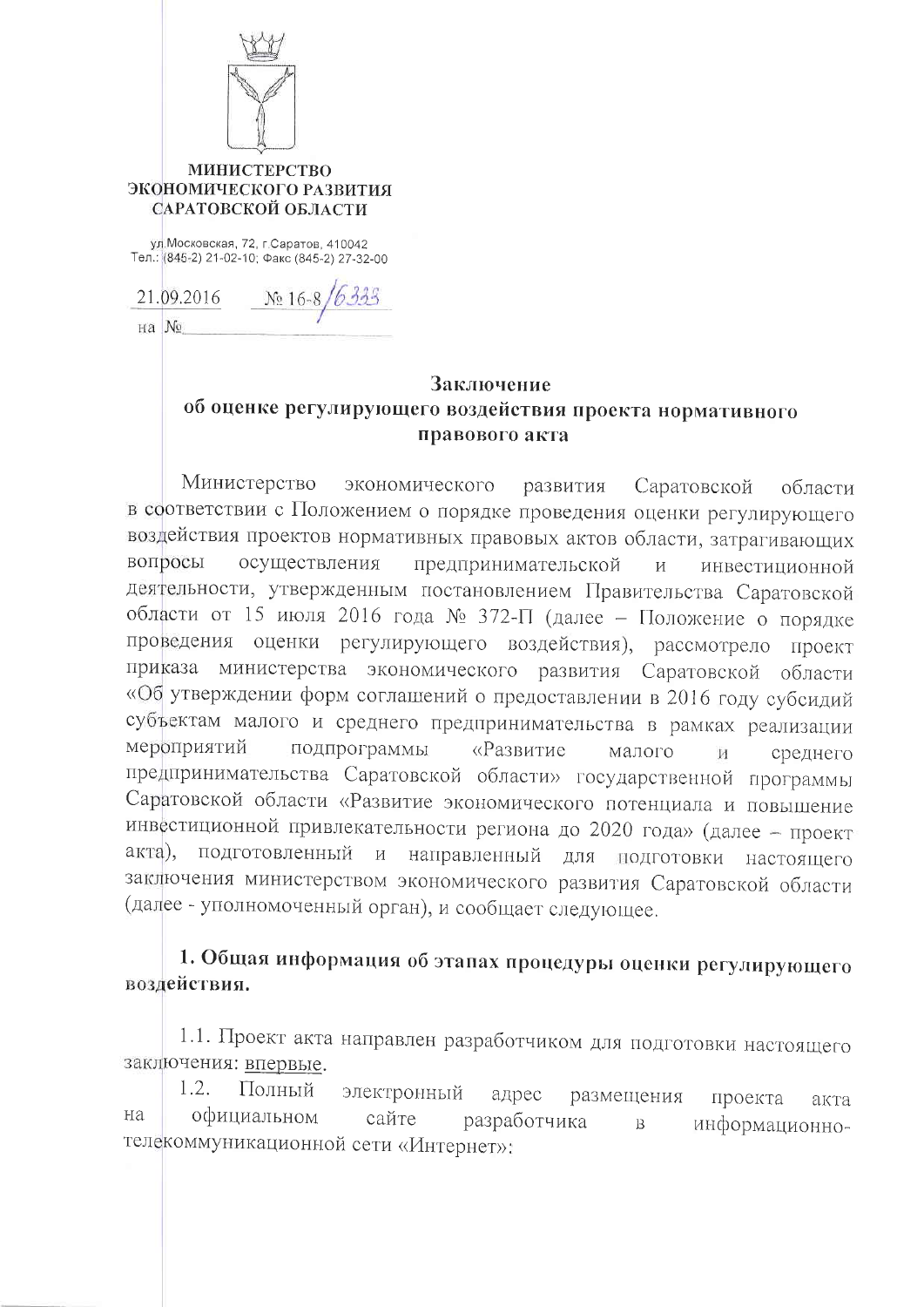проект нормативного правового акта размещен по адресу:

http://saratov.gov.ru/gov/auth/mineconom/ORV/ORV\_PNPA/ORV\_PPME RiIP 29-08-16.pdf;

сводный отчет о результатах проведения оценки регулирующего воздействия проекта нормативного правого акта размещен по адресу:

http://saratov.gov.ru/gov/auth/mineconom/ORV/ORV SvOtch/ORV ISvOt ch 14-09-16.PDF.

1.3. В соответствии с абзацем третьим пункта 8 Положения о порядке проведения оценки регулирующего воздействия процедура осуществлялась без обсуждения концепции предлагаемого правового регулирования, так как проект акта регулирует вопросы предоставления мер поддержки для субъектов предпринимательской и инвестиционной деятельности.

1.4. Публичное обсуждение проекта акта  $M$ СВОДНОГО отчета проводилось разработчиком с 29 августа 2016 года по 14 сентября 2016 года.

Информация о проведении министерством экономического  $1.5.$ развития области дополнительных публичных обсуждений: дополнительные публичные обсуждения, предусмотренные пунктом 29 Положения о порядке проведения оценки регулирующего воздействия, не проводились.

### $2.$ Свеления  $\overline{0}$ предлагаемом правовом регулировании и результаты публичного обсуждения, представленные уполномоченным органом.

2.1. Описание предлагаемого варианта регулирования:

утверждение форм соглашений, определяющих существенные условия предоставления субсидий субъектам малого  $\overline{\mathbf{M}}$ среднего предпринимательства. B TOM числе обязательства сторон, сроки предоставления субсидии. объем предоставляемой субсидии, ответственность сторон за неисполнение обязательств по соглашению.

2.2. Обоснование выбора предпочтительного варианта предлагаемого правового регулирования:

выбранный вариант является предпочтительным, поскольку позволит обеспечить предоставление субсидий субъектам малого и среднего предпринимательства области в 2016 году.

2.3. Степень регулирующего воздействия проекта акта, представленная в сводном отчете: высокая.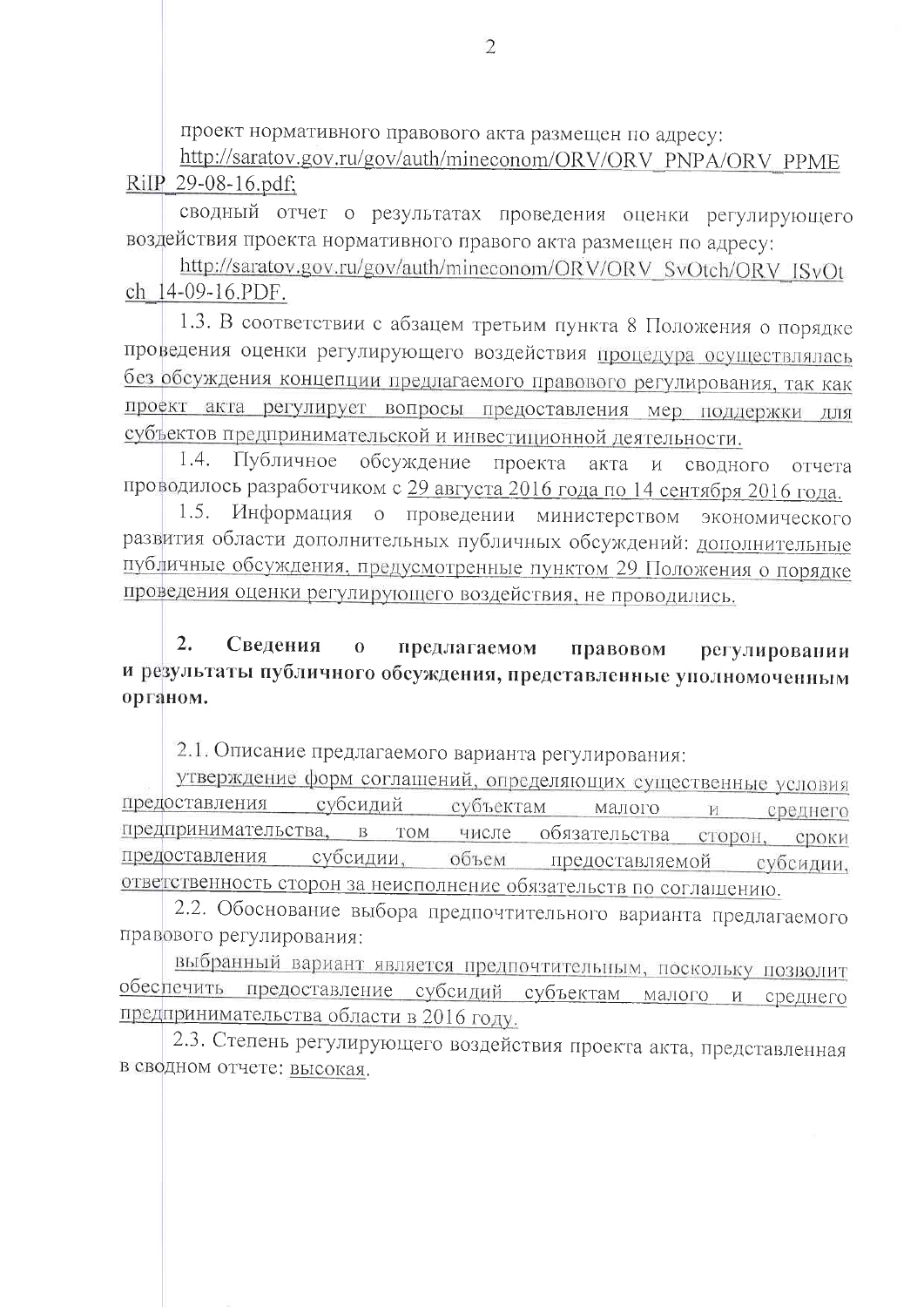2.4. Результаты публичного обсуждения:

разработчиком о проведении публичного обсуждения были извещены: министерство финансов области, правовое управление Правительства области. Торгово-промышленная палата области. Саратовское региональное отделение Общероссийской общественной организации малого и среднего предпринимательства «ОПОРА РОССИИ», Саратовское региональное отделение Общероссийской общественной организации «Деловая Россия».

В ходе публичного обсуждения предложений не поступало. Срок обсуждения был продлен на три дня с 12 по 14 сентября 2016 года.

### $3.$ Анализ ключевых выводов расчетов,  $\mathbf{M}$ результатов представленных уполномоченным органом в сводном отчете.

 $3.1.$ Сравнительный анализ вариантов правового регулирования, рассмотренных уполномоченным органом в сводном отчете.

Вариант 1 - «сохранение/отсутствие регулирования».

Предлагаемый вариант правового регулирования характеризуется тем, что издержки субъектов малого и среднего предпринимательства, связанные с предоставлением документов для участия в отборе на получение субсидии, становятся необоснованными, так как государственная поддержка оказываться не будет в силу отсутствия утвержденных форм соглашений о предоставлении субсидий.

Вариант 2 - «утверждение форм соглашений о предоставлении субсидий».

Предлагаемый вариант правового регулирования характеризуется издержками субъектов малого и среднего предпринимательства, связанными с предоставлением отчетной информации в уполномоченный орган (высокая степень регулирования). Однако, в данном случае, издержки обоснованные, так как отчетная информация позволяет уполномоченном органу контролировать расходование выделенных бюджетных средств.

 $3.2.$ Основные результаты использования вариантов правового регулирования.

Вариант 1 – «сохранение/отсутствие регулирования».

Вариант сохранения (отсутствия) правового регулирования повлечет за собой возникновение правового проблема в региональном законодательстве, и, как следствие, отсутствие возможности предоставлять государственную поддержку субъектам малого и среднего предпринимательства в 2016 году.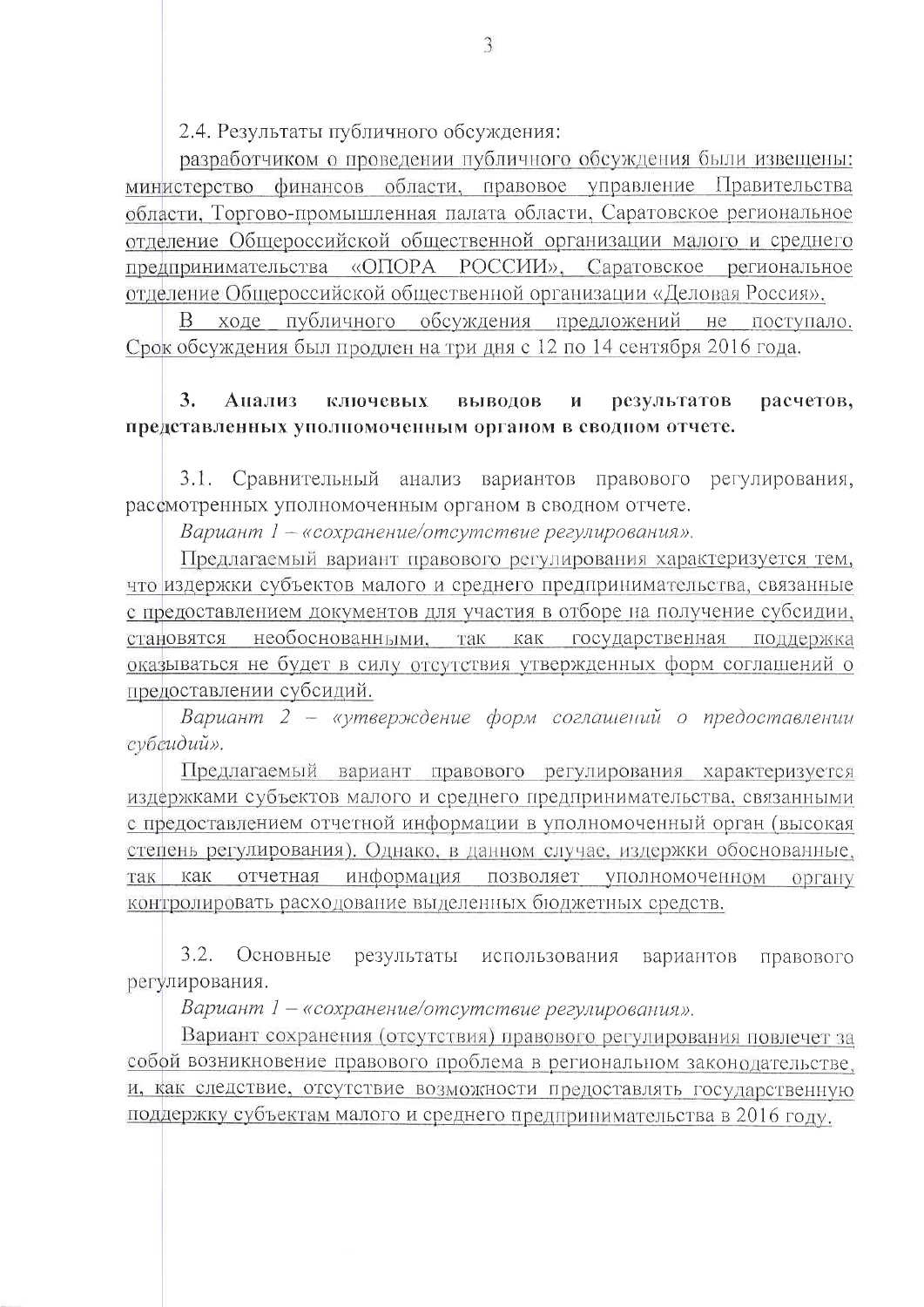Вариант 2 - «утверждение форм соглашений о предоставлении субсидий».

Реализация предлагаемого варианта правового регулирования позволит создать условия для предоставления государственной поддержки субъектам малого и среднего предпринимательства в 2016 году по следующим направлениям: организация центров (групп) дневного времяпрепровождения детей дошкольного возраста и иных подобных им видов деятельности по уходу и присмотру за детьми; создание и (или) обеспечение деятельности центров молодежного инновационного творчества; народные художественные промыслы, ремесла, сельский и экологический туризм: лизинг оборудования.

#### $4.$ Результаты анализа проекта акта И сводного отчета, представленных уполномоченным органом для подготовки заключения.

 $4.1.$  $\Pi$ <sub>o</sub> результатам рассмотрения представленных документов установлено, что при подготовке проекта акта процедуры, предусмотренные пунктами 16 - 25 Положения о порядке проведения оценки регулирующего воздействия, уполномоченным органом соблюдены.

4.2. Выводы об отсутствии/наличии в проекте акта положений, которые:

4.2.1. вводят избыточные обязанности, запреты и ограничения для субъектов предпринимательской, инвестиционной деятельности или способствуют их введению:

положения, вводящие избыточные обязанности, запреты и ограничения, отсутствуют;

4.2.2. приводят к возникновению необоснованных расходов субъектов предпринимательской, инвестиционной деятельности:

положения, приводящие к возникновению необоснованных расходов, отсутствуют;

 $4.2.3.$ приводят возникновению необоснованных  $\mathbf K$ расходов консолидированного бюджета области:

положения, приводящие к возникновению необоснованных расходов консолидированного бюджета области, отсутствуют;

4.2.4. способствуют необоснованному ограничению конкуренции:

положения, приводящие к необоснованному ограничению конкуренции, отсутствуют.

4.3. Предложения министерства экономического развития области, направленные на улучшение качества проекта акта: предложений не имеется.

4.4. Комментарии министерства экономического развития области по качеству анализа, представленного в сводном отчете: отсутствуют.

ił.